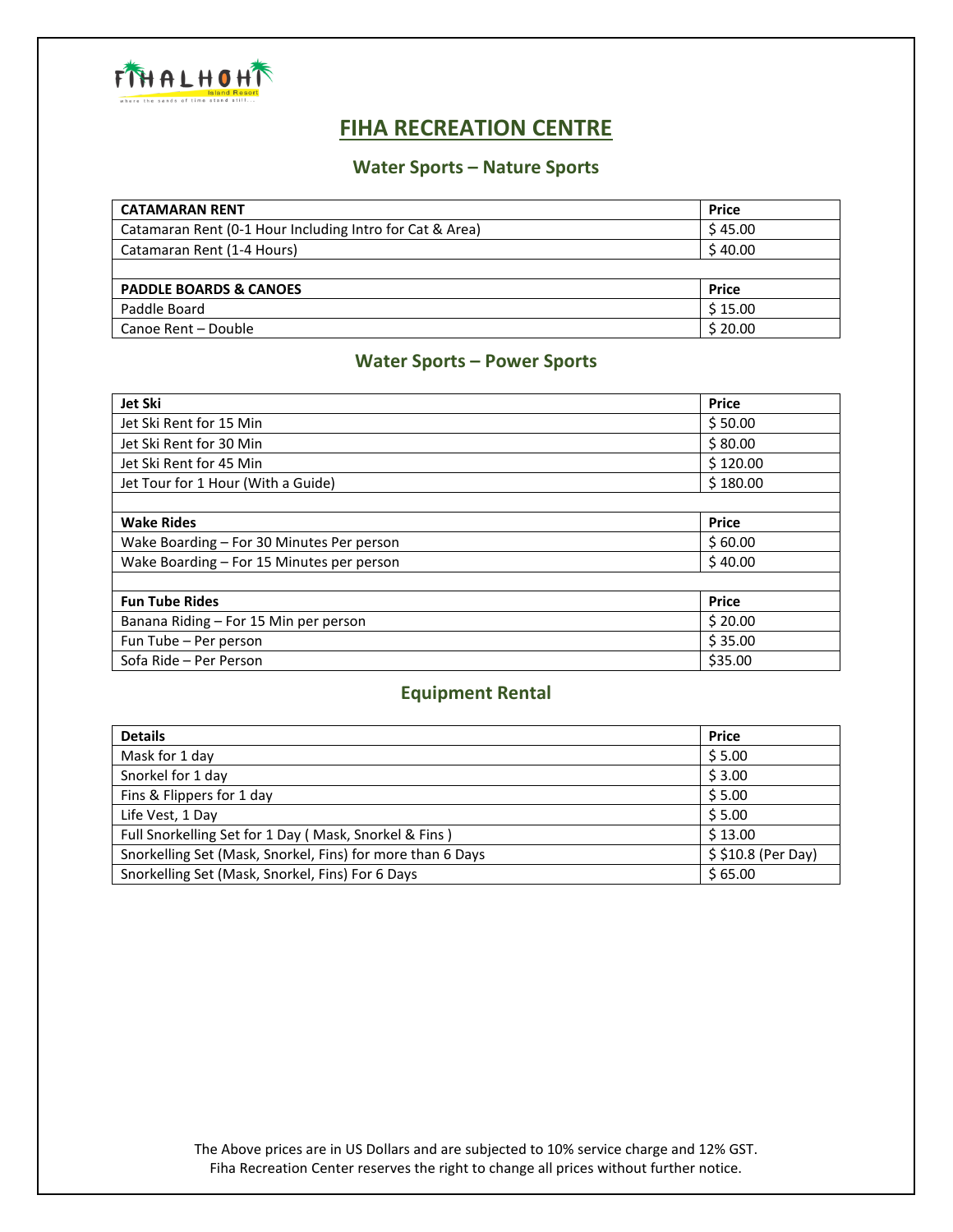

# **Regular Excursions**

|                                                                                                                                                                                                                                                                                                                                                | <b>Regular Excursions</b>                                                                                                                                                                                  |  |
|------------------------------------------------------------------------------------------------------------------------------------------------------------------------------------------------------------------------------------------------------------------------------------------------------------------------------------------------|------------------------------------------------------------------------------------------------------------------------------------------------------------------------------------------------------------|--|
| <b>Sunset Fishing</b>                                                                                                                                                                                                                                                                                                                          |                                                                                                                                                                                                            |  |
| Bait your hook, drop your line direct from the boat to the reef and wait for your line to nibble as<br>you watch the spectacular colours of the sunset and listen to the ocean waves.                                                                                                                                                          |                                                                                                                                                                                                            |  |
| After fishing, if you wish to have a taste of the fish that you caught, we can arrange barbecue at<br>our Blue Lagoon Bar.                                                                                                                                                                                                                     |                                                                                                                                                                                                            |  |
| Time: 3 Hours                                                                                                                                                                                                                                                                                                                                  | Price Per Person: \$40.00                                                                                                                                                                                  |  |
|                                                                                                                                                                                                                                                                                                                                                |                                                                                                                                                                                                            |  |
| <b>Sunset Dolphin Cruise</b>                                                                                                                                                                                                                                                                                                                   |                                                                                                                                                                                                            |  |
| Take a slow cruise on our Dhoni through the little reefs to search for those playful dolphins in our<br>sea. It is said that the dolphins follow the sun as it sets. Shall we enjoy another breath-taking<br>sunset on this oceanic horizon?                                                                                                   |                                                                                                                                                                                                            |  |
| Time: 2 Hours                                                                                                                                                                                                                                                                                                                                  | Price Per Person: \$50.00                                                                                                                                                                                  |  |
|                                                                                                                                                                                                                                                                                                                                                |                                                                                                                                                                                                            |  |
| <b>Snorkelling Safari</b>                                                                                                                                                                                                                                                                                                                      |                                                                                                                                                                                                            |  |
|                                                                                                                                                                                                                                                                                                                                                | Discover the beautiful marine life in two of our neighbouring reefs by a short trip by Dhoni with<br>our experienced guides. Do not forget your camera. Set your eyes on these beautiful coral<br>gardens. |  |
| The coral reefs in the Maldives are occupied by diverse marine life, teaming with colourful fish.<br>Snorkelling is the easiest way to enjoy the beauty found beyond the lagoon.                                                                                                                                                               |                                                                                                                                                                                                            |  |
| Time: 2 Hours                                                                                                                                                                                                                                                                                                                                  | Price Per Person: \$30.00                                                                                                                                                                                  |  |
|                                                                                                                                                                                                                                                                                                                                                |                                                                                                                                                                                                            |  |
| <b>Manta and Dolphin Search</b><br>Are you ready for an adventure with Mantas and Dolphins??!! Snorkel with the Mantas and<br>experience spinner Dolphins swimming and playing in their natural habitat. We'll observe the<br>dolphins from the boat, and if appropriate, we get you in the water to swim with these<br>magnificent creatures. |                                                                                                                                                                                                            |  |
| Time: 3 Hours                                                                                                                                                                                                                                                                                                                                  | Price Per Person: \$55.00                                                                                                                                                                                  |  |
|                                                                                                                                                                                                                                                                                                                                                |                                                                                                                                                                                                            |  |
| <b>Whaleshark and Manta Snorkelling</b>                                                                                                                                                                                                                                                                                                        |                                                                                                                                                                                                            |  |
| Join us on this special trip to Ari atoll, just 1 hour 30 minutes away by speedboat is the National<br>Whaleshark spot in Maldives. Just around the area, we also have a famous spot called "Manta<br>Aches" where you will see Mantas. All we need is 12 passengers and we are ready to depart.                                               |                                                                                                                                                                                                            |  |
|                                                                                                                                                                                                                                                                                                                                                | As it is a Full day excursion a light lunch is also included.                                                                                                                                              |  |
| Time: Full Day                                                                                                                                                                                                                                                                                                                                 | Price Per Person: \$140.00                                                                                                                                                                                 |  |
|                                                                                                                                                                                                                                                                                                                                                |                                                                                                                                                                                                            |  |
| <b>Nurse Shark &amp; Turtle Adventure</b>                                                                                                                                                                                                                                                                                                      |                                                                                                                                                                                                            |  |
| Let's go Snorkelling with these friendly sharks. We will take you to a spot where you can swim<br>with up to 100 nurse sharks. The sharks are completely used to human presence - in fact, you<br>might just find one swimming through your legs! It's a real bucket list experience!                                                          |                                                                                                                                                                                                            |  |
| Time: 3 Hours                                                                                                                                                                                                                                                                                                                                  | Price Per Person: \$95.00                                                                                                                                                                                  |  |
|                                                                                                                                                                                                                                                                                                                                                | Note: All Regular Excursions require minimum 4 passengers.                                                                                                                                                 |  |

Note: Whale shark trip & Nurse shark trip require minimum 12 passengers.

The Above prices are in US Dollars and are subjected to 10% service charge and 12% GST. Fiha Recreation Center reserves the right to change all prices without further notice.